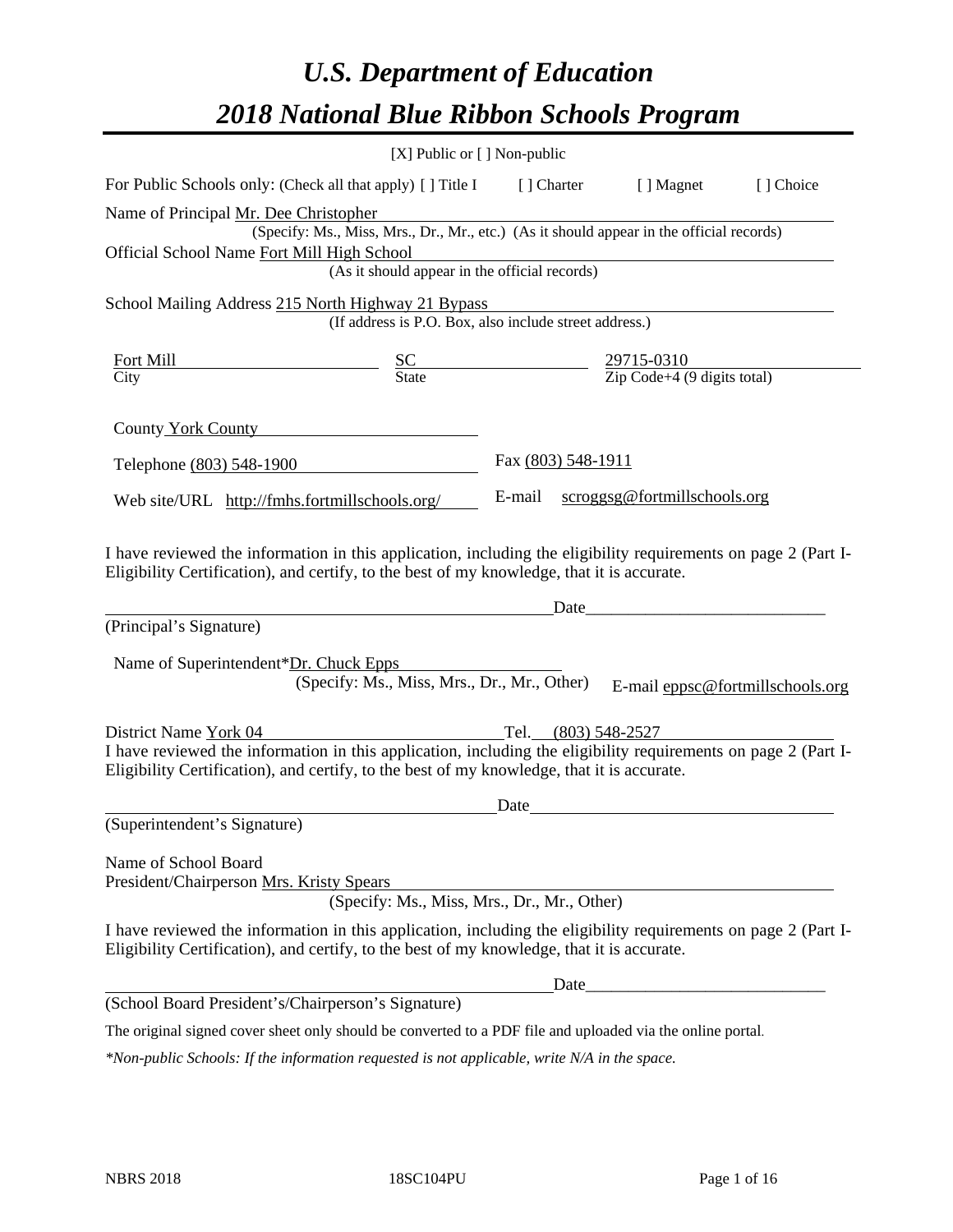The signatures on the first page of this application (cover page) certify that each of the statements below, concerning the school's eligibility and compliance with U.S. Department of Education and National Blue Ribbon Schools requirements, are true and correct.

- 1. The school configuration includes one or more of grades K-12. (Schools on the same campus with one principal, even a K-12 school, must apply as an entire school.)
- 2. All nominated public schools must meet the state's performance targets in reading (or English language arts) and mathematics and other academic indicators (i.e., attendance rate and graduation rate), for the all students group and all subgroups, including having participation rates of at least 95 percent using the most recent accountability results available for nomination.
- 3. To meet final eligibility, all nominated public schools must be certified by states prior to September 2018 in order to meet all eligibility requirements. Any status appeals must be resolved at least two weeks before the awards ceremony for the school to receive the award.
- 4. If the school includes grades 7 or higher, the school must have foreign language as a part of its curriculum.
- 5. The school has been in existence for five full years, that is, from at least September 2012 and each tested grade must have been part of the school for the past three years.
- 6. The nominated school has not received the National Blue Ribbon Schools award in the past five years: 2013, 2014, 2015, 2016, or 2017.
- 7. The nominated school has no history of testing irregularities, nor have charges of irregularities been brought against the school at the time of nomination. The U.S. Department of Education reserves the right to disqualify a school's application and/or rescind a school's award if irregularities are later discovered and proven by the state.
- 8. The nominated school has not been identified by the state as "persistently dangerous" within the last two years.
- 9. The nominated school or district is not refusing Office of Civil Rights (OCR) access to information necessary to investigate a civil rights complaint or to conduct a district-wide compliance review.
- 10. The OCR has not issued a violation letter of findings to the school district concluding that the nominated school or the district as a whole has violated one or more of the civil rights statutes. A violation letter of findings will not be considered outstanding if OCR has accepted a corrective action plan from the district to remedy the violation.
- 11. The U.S. Department of Justice does not have a pending suit alleging that the nominated school or the school district as a whole has violated one or more of the civil rights statutes or the Constitution's equal protection clause.
- 12. There are no findings of violations of the Individuals with Disabilities Education Act in a U.S. Department of Education monitoring report that apply to the school or school district in question; or if there are such findings, the state or district has corrected, or agreed to correct, the findings.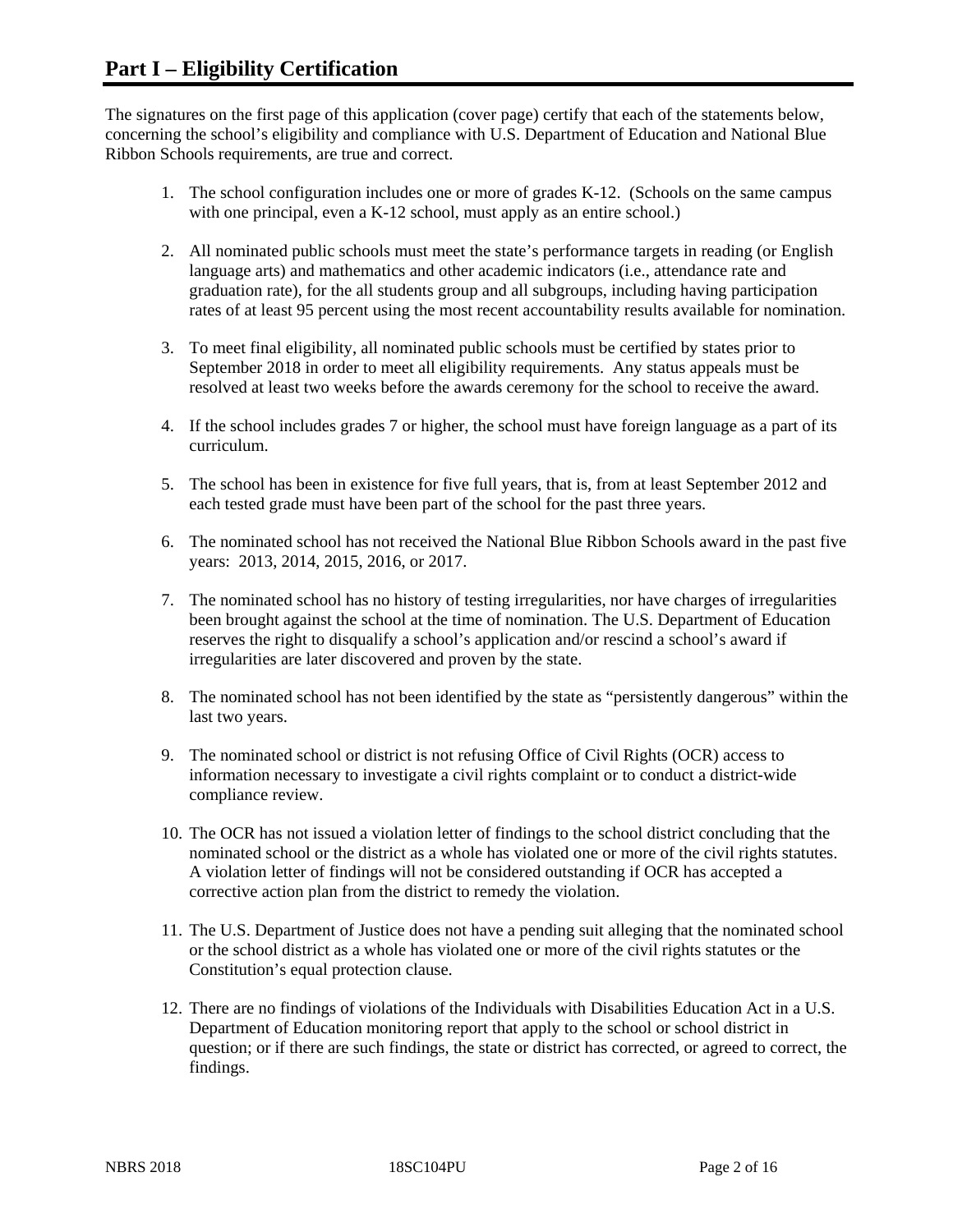#### **Data should be provided for the most recent school year (2017-2018) unless otherwise stated.**

#### **DISTRICT**

1. Number of schools in the district  $9$  Elementary schools (includes K-8) (per district designation): 5 Middle/Junior high schools 2 High schools 0 K-12 schools

16 TOTAL

**SCHOOL** (To be completed by all schools)

2. Category that best describes the area where the school is located:

[] Urban or large central city [X] Suburban [] Rural or small city/town

3. Number of students as of October 1, 2017 enrolled at each grade level or its equivalent in applying school:

| Grade                           | # of         | # of Females | <b>Grade Total</b> |
|---------------------------------|--------------|--------------|--------------------|
|                                 | <b>Males</b> |              |                    |
| <b>PreK</b>                     | 0            | $\theta$     | 0                  |
| K                               | 0            | 0            | 0                  |
| 1                               | 0            | 0            | $\mathbf{\Omega}$  |
| 2                               | 0            | 0            | 0                  |
| 3                               | 0            | 0            | $\theta$           |
| 4                               | 0            | 0            | 0                  |
| 5                               | 0            | 0            | 0                  |
| 6                               | 0            | 0            | 0                  |
| 7                               | 0            | 0            | 0                  |
| 8                               | 0            | $\theta$     | 0                  |
| 9                               | 295          | 297          | 592                |
| 10                              | 294          | 280          | 574                |
| 11                              | 280          | 259          | 539                |
| 12 or higher                    | 262          | 255          | 517                |
| <b>Total</b><br><b>Students</b> | 1131         | 1091         | 2222               |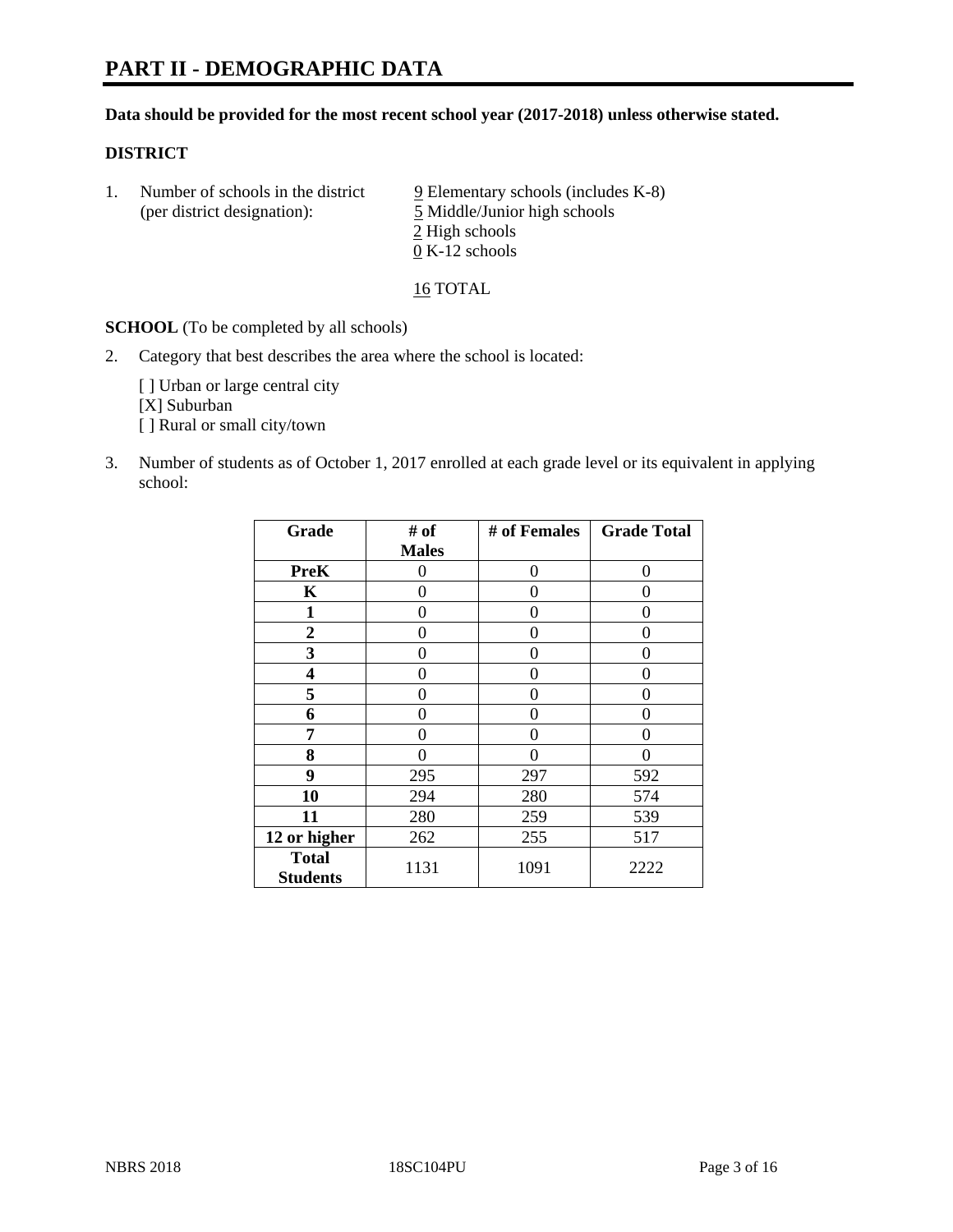the school: 3 % Asian

4. Racial/ethnic composition of  $\qquad 0\%$  American Indian or Alaska Native 9 % Black or African American 6 % Hispanic or Latino 0 % Native Hawaiian or Other Pacific Islander 78 % White 4 % Two or more races **100 % Total**

(Only these seven standard categories should be used to report the racial/ethnic composition of your school. The Final Guidance on Maintaining, Collecting, and Reporting Racial and Ethnic Data to the U.S. Department of Education published in the October 19, 2007 *Federal Register* provides definitions for each of the seven categories.)

5. Student turnover, or mobility rate, during the 2016 – 2017 school year: 4%

If the mobility rate is above 15%, please explain.

This rate should be calculated using the grid below. The answer to (6) is the mobility rate.

| <b>Steps For Determining Mobility Rate</b>         | Answer |
|----------------------------------------------------|--------|
| (1) Number of students who transferred to          |        |
| the school after October 1, 2016 until the         | 55     |
| end of the 2016-2017 school year                   |        |
| (2) Number of students who transferred             |        |
| <i>from</i> the school after October 1, 2016 until | 43     |
| the end of the 2016-2017 school year               |        |
| (3) Total of all transferred students [sum of      | 98     |
| rows $(1)$ and $(2)$ ]                             |        |
| (4) Total number of students in the school as      | 2222   |
| of October 1, 2016                                 |        |
| (5) Total transferred students in row (3)          |        |
| divided by total students in row (4)               | 0.04   |
| $(6)$ Amount in row $(5)$ multiplied by 100        |        |

6. English Language Learners (ELL) in the school:  $2\%$ 

53 Total number ELL

Specify each non-English language represented in the school (separate languages by commas): Afrikaans, Arabic, Chinese, German, Hindi, Korean, Polish, Portuguese, Romanian, Russian, Spanish, Thai, Turkish

7. Students eligible for free/reduced-priced meals: 13 % Total number students who qualify: 292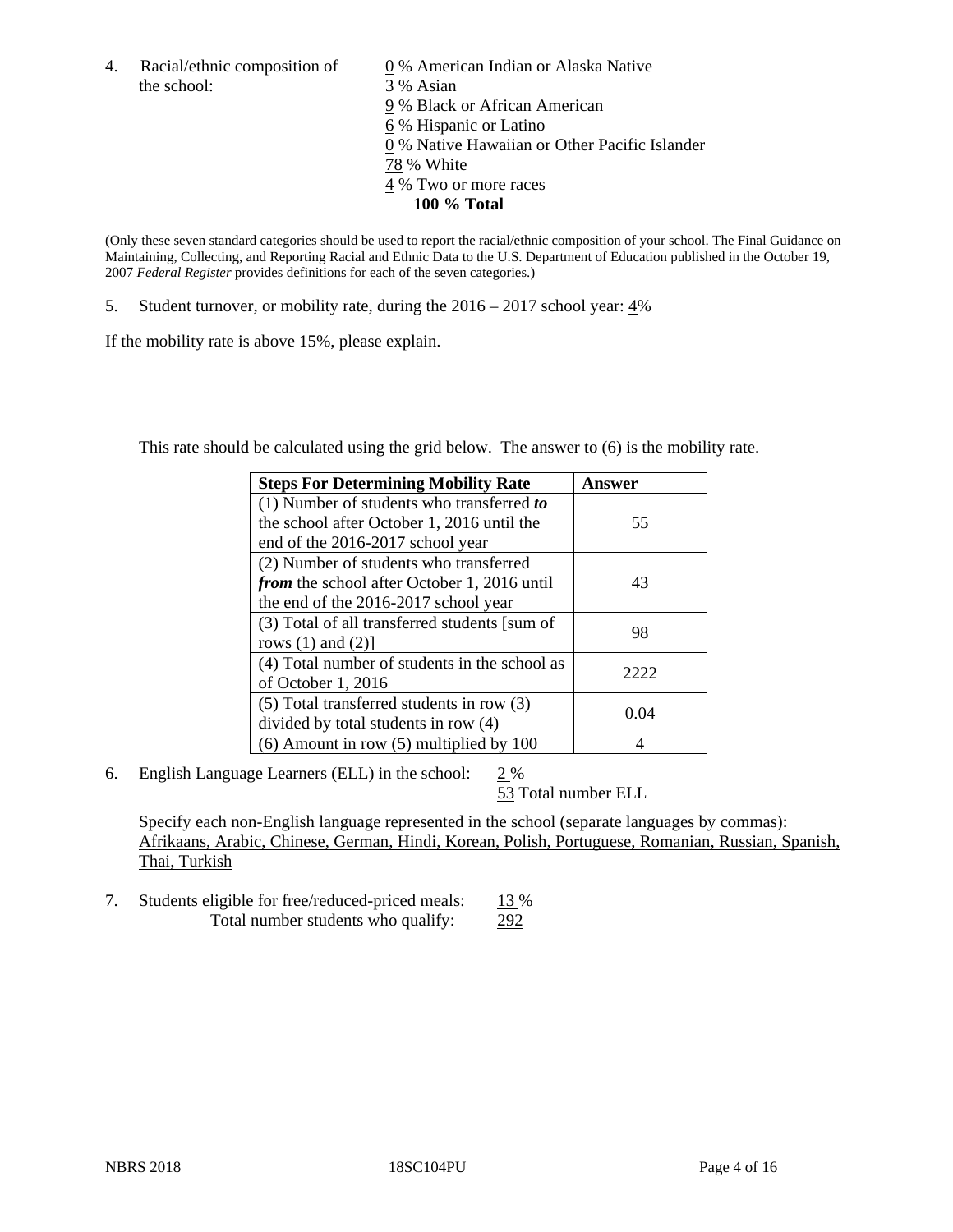144 Total number of students served

Indicate below the number of students with disabilities according to conditions designated in the Individuals with Disabilities Education Act. Do not add additional conditions. It is possible that students may be classified in more than one condition.

| 10 Autism                 | 0 Multiple Disabilities                 |
|---------------------------|-----------------------------------------|
| 0 Deafness                | 1 Orthopedic Impairment                 |
| 0 Deaf-Blindness          | 45 Other Health Impaired                |
| 0 Developmentally Delayed | 75 Specific Learning Disability         |
| 7 Emotional Disturbance   | 2 Speech or Language Impairment         |
| 3 Hearing Impairment      | 1 Traumatic Brain Injury                |
| 0 Intellectual Disability | 0 Visual Impairment Including Blindness |

- 9. Number of years the principal has been in her/his position at this school:  $12$
- 10. Use Full-Time Equivalents (FTEs), rounded to nearest whole numeral, to indicate the number of school staff in each of the categories below:

|                                                                                                                                                                                                                                | <b>Number of Staff</b> |
|--------------------------------------------------------------------------------------------------------------------------------------------------------------------------------------------------------------------------------|------------------------|
| Administrators                                                                                                                                                                                                                 | 6                      |
| Classroom teachers including those<br>teaching high school specialty<br>subjects, e.g., third grade teacher,<br>history teacher, algebra teacher.                                                                              | 117                    |
| Resource teachers/specialists/coaches<br>e.g., reading specialist, science coach,<br>special education teacher, technology<br>specialist, art teacher, etc.                                                                    | 12                     |
| Paraprofessionals under the<br>supervision of a professional<br>supporting single, group, or classroom<br>students.                                                                                                            | 4                      |
| Student support personnel<br>e.g., guidance counselors, behavior<br>interventionists, mental/physical<br>health service providers,<br>psychologists, family engagement<br>liaisons, career/college attainment<br>coaches, etc. | 10                     |

11. Average student-classroom teacher ratio, that is, the number of students in the school divided by the FTE of classroom teachers, e.g.,  $22:1$  19:1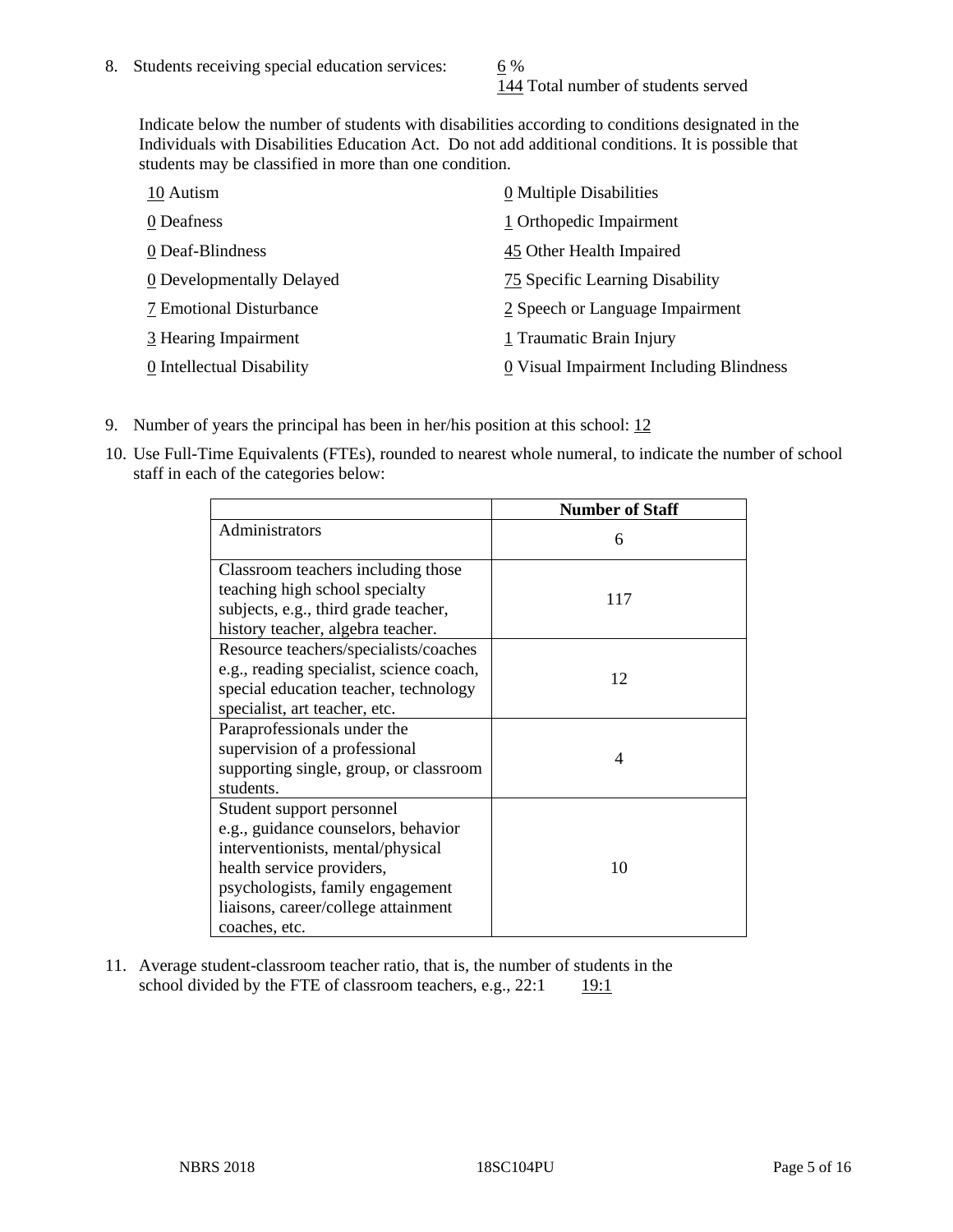12. Show daily student attendance rates. Only high schools need to supply yearly graduation rates.

| <b>Required Information</b> | 2016-2017 | 2015-2016 | 2014-2015 | 2013-2014 | 2012-2013 |
|-----------------------------|-----------|-----------|-----------|-----------|-----------|
| Daily student attendance    | 96%       | 96%       | 95%       | 94%       | 95%       |
| High school graduation rate | 96%       | 93%       | 93%       | 95%       | 93%       |

#### 13. **For high schools only, that is, schools ending in grade 12 or higher.**

Show percentages to indicate the post-secondary status of students who graduated in Spring 2017.

| <b>Post-Secondary Status</b>                  |     |
|-----------------------------------------------|-----|
| Graduating class size                         | 503 |
| Enrolled in a 4-year college or university    | 61% |
| Enrolled in a community college               | 24% |
| Enrolled in career/technical training program | 2%  |
| Found employment                              | 3%  |
| Joined the military or other public service   | 2%  |
| Other                                         | 8%  |

14. Indicate whether your school has previously received a National Blue Ribbon Schools award. Yes X No

If yes, select the year in which your school received the award. 2004

15. In a couple of sentences, provide the school's mission or vision statement.

To provide each student with the necessary skills and knowledge needed to become a lifelong learner and a responsible, productive citizen in a democratic society.

16. **For public schools only**, if the school is a magnet, charter, or choice school, explain how students are chosen to attend.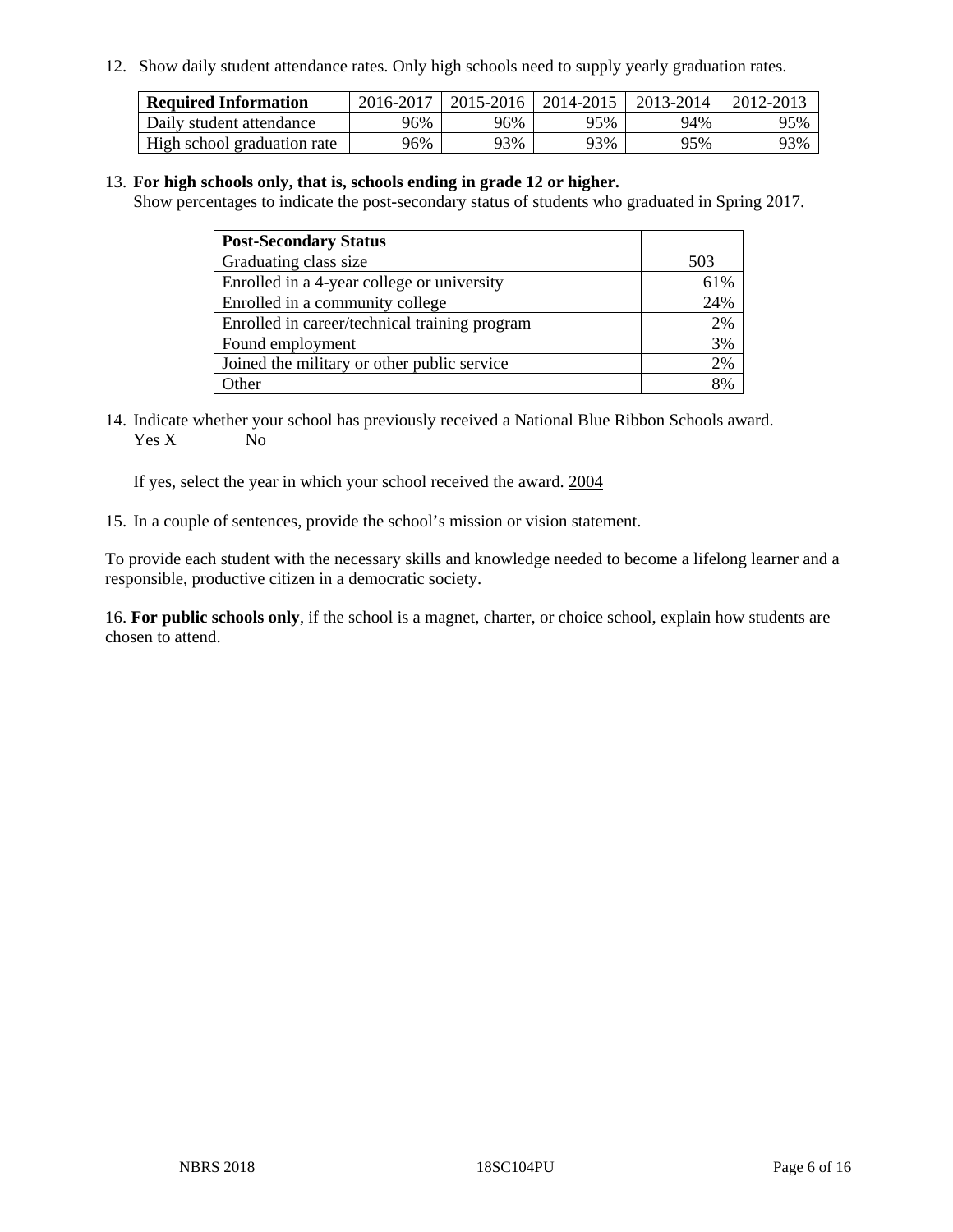# **PART III – SUMMARY**

Located in the northernmost part of the midlands region of South Carolina, Fort Mill High School (FMHS) is a comprehensive public high school in a town that borders to its north the sprawling metropolitan city of Charlotte, North Carolina. Over the past two and a half decades, Fort Mill has progressively transformed from a small mill town dominated by lifelong residents to a more suburban township comprised of both Fort Mill natives and new families from around the country. Fort Mill High School serves approximately 2,220 students in grades nine through 12. The student population is 78 percent white, 9 percent black, 6 percent Hispanic and 3 percent Asian. The remaining 4 percent is comprised of American Indian, Alaskan, Hawaiian, Pacific Islander, and students of two or more races.

Fort Mill's excellent schools, along with the steady job market offered by the town's proximity to Charlotte, have been a big lure to families looking to settle in this region of the Carolinas. Over the past decade, FMHS has perennially been among the highest achieving schools in South Carolina in terms of graduation rates, percentages of graduating class attending two- or four-year colleges, percentages of students passing state accountability end of course (EOC) exams, percentages of students passing Advanced Placement (AP) exams, and several other indicators of academic achievement.

This history of academic excellence has been rooted in a culture of high expectations for all learners. Our teachers work beyond meeting the minimal expectations of addressing state standards to foster world-class skills and knowledge among our students. Regardless of content area our teachers infuse their lessons with opportunities to develop students' abilities to think critically, problem solve, collaborate, and effectively use technology. Our aim is not only to convey a tried-and-true curriculum founded on state and national standards but to foster creativity, innovation, and other 21st century skills that prepare students for college and the workforce.

Our teachers also establish unique and powerful connections with their students and are often our students' biggest cheerleaders and advocates. They freely give up their precious personal time to support their students at athletic and extracurricular events all year long. Our teachers hold extra help sessions before, during, and after the school day to meet the needs of their busy learners. They display genuine care and empathy for their students by considering each student and each scenario individually. This creates a positive and powerful unifying force among all stakeholder groups that we affectionately refer to as the Fort Mill Family.

Research based strategies and programs also set a firm foundation for student success. Our ninth grade transition model, High School 101 curriculum, career clusters, and academic support block are all essential to facilitating our goal of establishing a rigorous curriculum that prepares students for life after high school while maintaining a positive and supportive school environment. We place a great deal of emphasis on supporting students during the difficult transition from middle school to high school.

Fort Mill High School dedicates one assistant principal and two guidance counselors to working solely with ninth grade students. They address the social, emotional, and behavioral adjustment of students during a time that research reveals is crucial for ensuring students graduate high school. Additionally, we require that all ninth grade students enroll in High School 101, a course which covers study habits, learning styles, time management, career exploration, financial planning, personal growth, and a great deal more. This helps equip students with the skills and support needed to be successful during their first year of high school. Fort Mill High School builds off of this foundation by challenging students to be not only high school graduates but also career cluster program completers.

The school's entire curriculum is organized into four schools of study — Art and Humanities, Business and Information Technology, Engineering and Integrated Technologies, and Health and Human Services. Within each of these schools of study are 15 career clusters, and these clusters are further subdivided into 35 individual majors.

In order to better support students to achieve in their academic and career cluster pursuits, an academic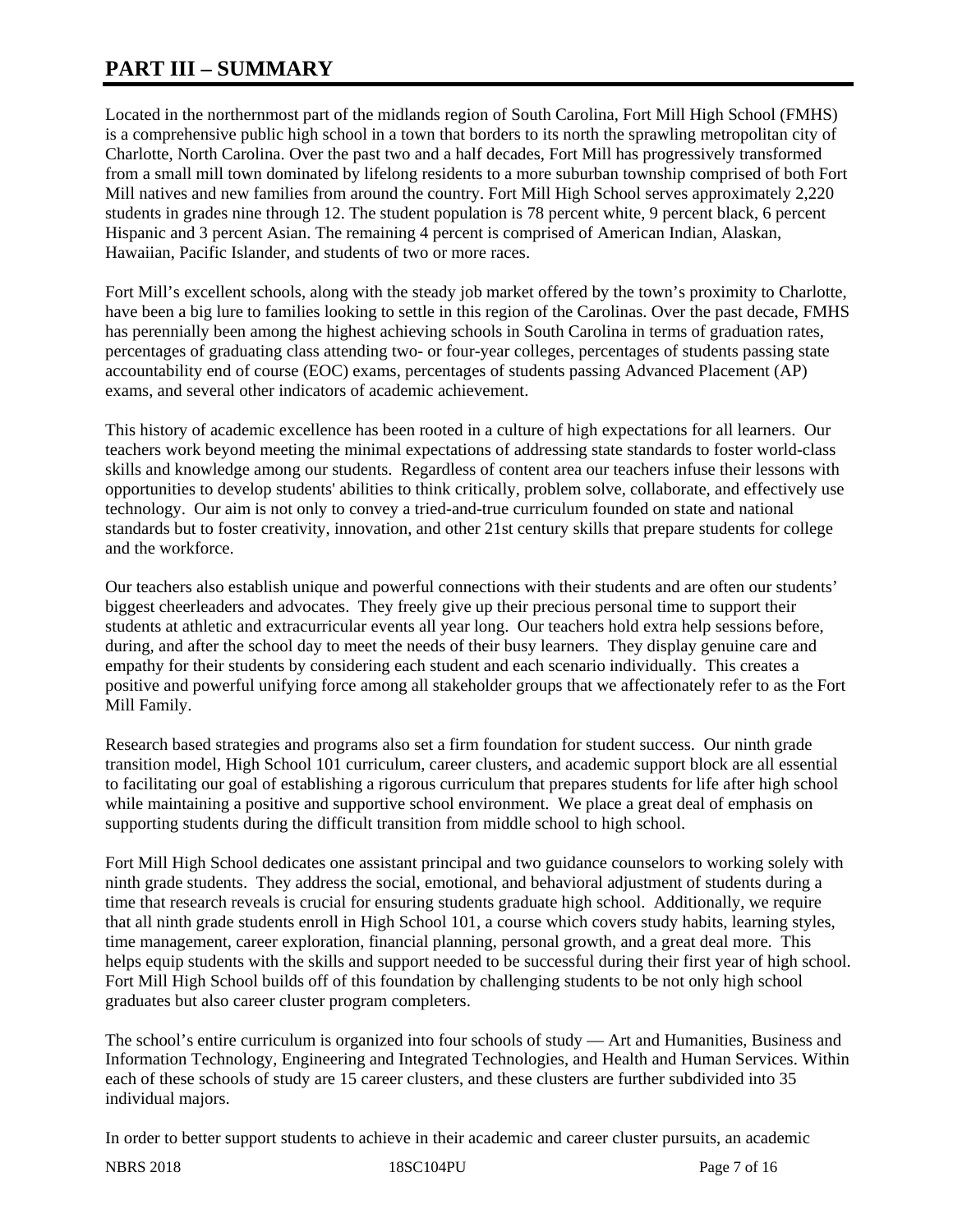support block was established to provide additional access to teachers during the school day. Twice a week our school runs on a Focused Learning Experience (FLEX) schedule that gives students an hour long block during which they are to eat lunch and see their teachers for academic support in a self-structured environment. This has taken away excuses of transportation or after school conflicts for students and opened up dynamic opportunities for more individualized assistance for our teachers. These strategies have been key in helping students reach their full academic potential.

Fort Mill High School has received many awards and accolades, but in 2004 we were especially honored to receive the National Blue Ribbon School award. This award brought recognition not only to the successes of the faculty of Fort Mill High School but also to the outstanding commitment to education of our students, parents, and community members. Since receiving this distinct honor, we have continued to seek growth and refinement despite the challenges of unprecedented growth facing our community. Now, 14 years later, our town has grown so much that we added a second high school and are set to open a third in August of 2019. Our enrollment is nearly at the projected maximum capacity for the building, yet we strive to focus on the personal investment and attention that were the fundamentals of our school's successfulness. We believe we have honored that commitment to individualized attention with fidelity and seek to validate that claim with this year's National Blue Ribbon School application.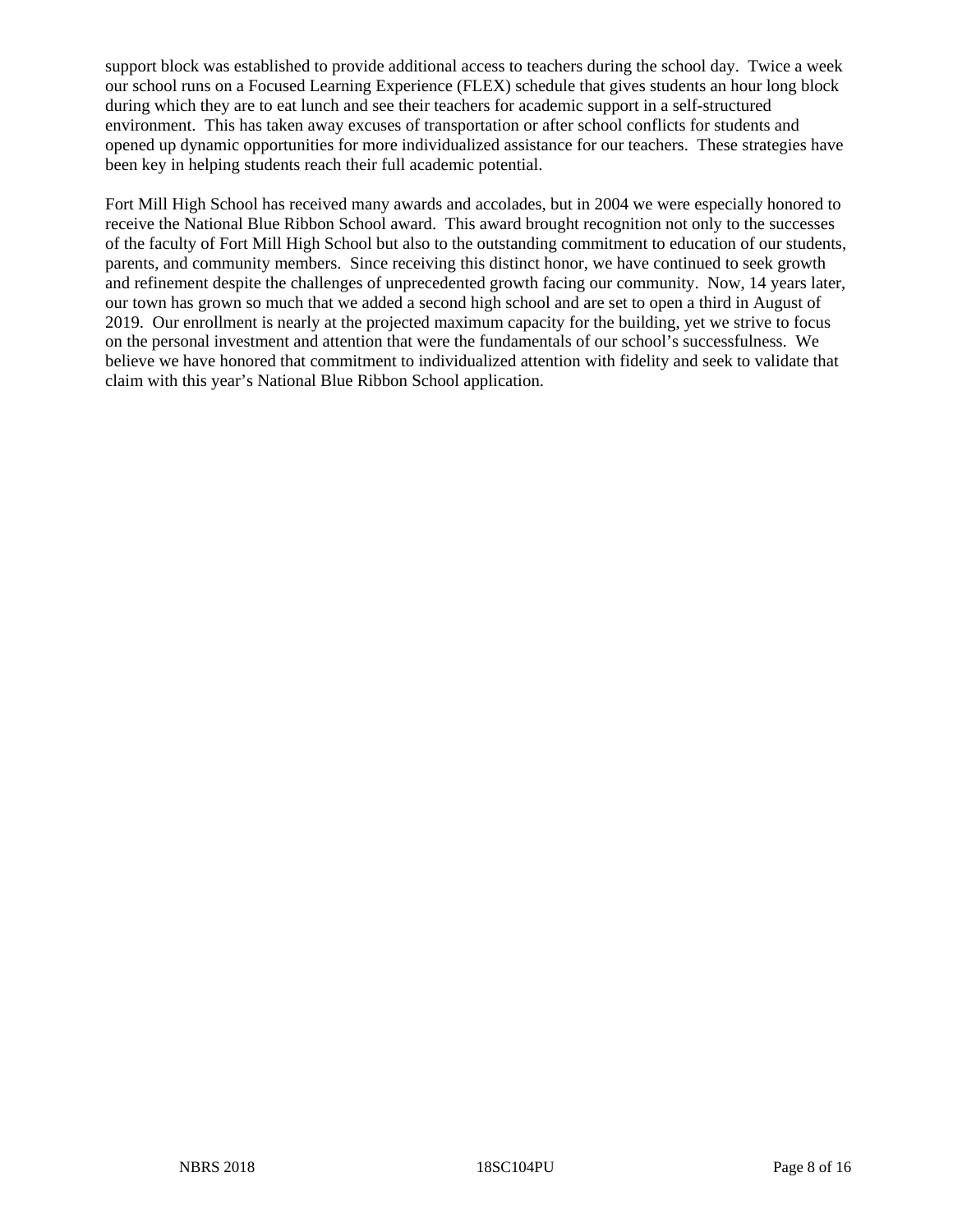# **1. Core Curriculum:**

The core curriculum of Fort Mill High School focuses on coursework that emphasizes rigorous standards based instruction in English, mathematics, science and social studies with a focus on preparing students for career and college readiness. The state of South Carolina requires that high school graduates earn at least four units of English, four units of math, three units of science, and three units of social studies in route to attaining the 24 total credits needed for a high school diploma. The vast majority of Fort Mill High School graduates will exceed these requirements. This is the direct result of intentional efforts on the part of the school. Our teachers and administration believe that students are best prepared when they have been exposed to coursework in the academic core on a yearly basis. To that end, we have instituted policies, such as the Rigorous Senior Year Requirement, which mandates that all seniors are expected to take an English and math course during their 12th grade year. This ensures that gifted and talented students that took English 1 and Algebra 1 prior to the ninth grade do not rest on their academic laurels and avoid courses in the academic core during their final year of high school. Additionally, Fort Mill High School offers a Diploma of Distinction to those students that finish with four credits in each of the core academic areas. Through yearly academic advisement and intentionally designed policies, such as the Diploma of Distinction and the aforementioned Rigorous Senior Year Requirement, Fort Mill High School students are pushed to enroll in an English, math, science and social studies course each year of high school.

The typical progression of English courses for a Fort Mill High School student includes a literary genre course--English 1, an introduction to world literature--English 2, a course on American Literature --English 3 and a course on British literature-- English 4--with complimentary coursework offerings available in English 5, AP English Literature, AP English Language, Public Speaking, and Film and Fiction. Each course incorporates the integrated study of vocabulary, grammar, analysis and composition skills, and each course will require students to read key anchor texts that are covered regardless of level--college preparatory and honors. Composition and research are also focuses throughout the English curriculum as students write research papers and practice narrative, expository and persuasive styles across all levels. Our school finds that while various learners require different approaches to the teaching and learning of these concepts, the content is crucial for success in college and the workplace.

Our typical course progression for mathematics includes Algebra 1 during the ninth grade year, Geometry during the 10th grade year, Algebra 2 during the 11th grade year, and a unit of Pre-calculus, Statistics, or Algebra 3 during the 12th grade year. Advanced pathways are available for students that enter high school with at least an Algebra 1 credit or for those students that choose to double up on math classes during a given year. This pathway makes it possible for students to pursue complimentary coursework in AP Calculus AB, AP Calculus BC, and AP Statistics. For students that struggle to master algebra, the state offers a differentiated pathway of taking two courses--Foundations in Algebra and Intermediate Algebra--in order to obtain an algebra credit that satisfies the requirement of the South Carolina Commission on Higher Education (SC CHE). These two courses are typically taken during the ninth and 10th grade year successively with college bound students doubling up in Geometry and Algebra 2 during their 11th grade year. The progression of this coursework provides our students with the mathematics skill necessary to be successful on college admission tests, specifically the ACT and SAT, by the end of their junior year. This also ensures that they graduate with sufficient math skills to be successful in the workplace as well.

South Carolina requires that all graduates take Biology and two additional levels of science. In addition, college bound graduates must ensure that in satisfying this requirement they take three lab sciences as defined by the SC CHE. A typical progression of science coursework for a Fort Mill High School student includes Physical Science during the ninth grade year; Biology during the 10th grade year; Chemistry, Environmental Science, Physics, or Marine Science during the 11th grade year; and an additional different selection of Chemistry, Environmental Science, Physics, or Marine Science during the 12th grade year. While the ninth grade requirement of physical science does not satisfy the SC CHE's requirements for a lab science, we find that it provides students with the fundamental background in chemistry and physics content as well as laboratory skills that lead to success in all subsequent science courses. Additional complimentary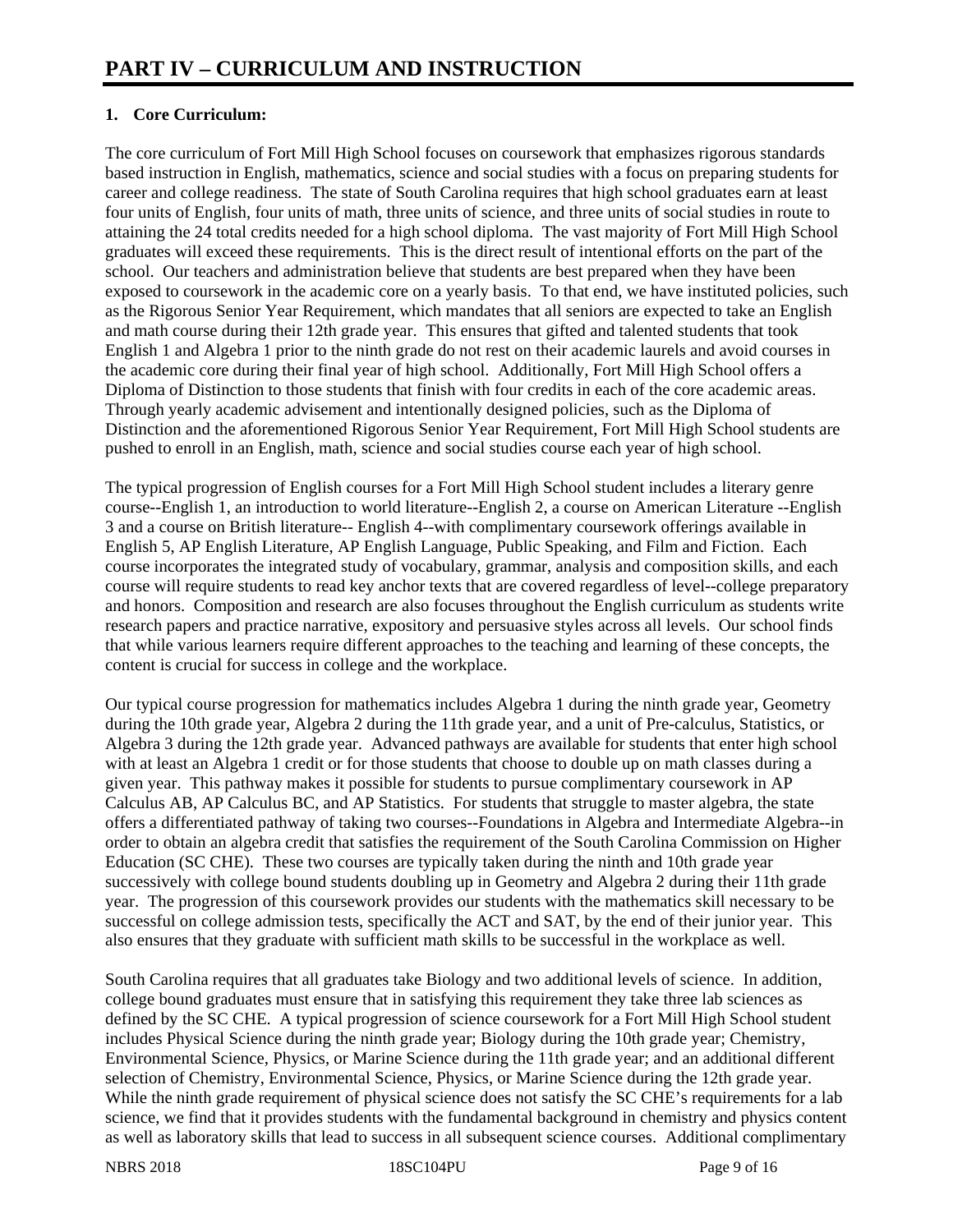coursework is available in Biology 2, Chemistry 2, AP Biology, AP Chemistry, and AP Environmental Science. A firm foundation in physical science balanced with coursework in other advanced science subjects not only prepares students for science portions of the ACT, which is offered yearly to 11th grade students in South Carolina, but also provides the necessary exposure to the content to generate well-rounded graduates.

With regards to the social sciences, the state of South Carolina requires all graduates to take a course on US History and the Constitution, Government and Economics and one other social studies course. The progression of social studies coursework for a typical Fort Mill High School student includes World Geography in the ninth grade; World History in the 10th grade; US History and the Constitution in the 11th grade; and Government and Economics during the 12th grade. Complimentary coursework is available in AP Human Geography, AP European History, AP Macro Economics, Dual Credit Government and Economics, AP Psychology, Criminal Justice, Law Education, Mock Trial, Model United Nations and Sociology. This progression ensures a general knowledge of domestic and foreign history as well as a basic knowledge of the world and its governments.

Our school focuses on producing graduates that have the world-class skills and knowledge to be successful in a career or college after high school. We also integrate life and career characteristics--such as interpersonal skills, ethics and a global perspective--into the various curriculum we teach. This is documented in our Student Learning Objective (SLO) alignment in each course offered at Fort Mill High School. As our mission statement conveys, we strive to "provide each student with the necessary skills and knowledge needed to become a lifelong learner and a responsible, productive citizen in a democratic society."

# **2. Other Curriculum Areas:**

Fort Mill High School offers a wide arrangement of other curriculum areas to our 2200 ninth through twelfth grade students. In the area of fine arts, the courses we offer include painting, portfolio art, drawing, 3-D design and sculpture, advanced placement for studio art, ceramics, dance, concert chorus, guitar, theatre, public speaking, marching band, concert band, symphonic band, and wind symphony band. Several of these courses are honors level. Courses are offered each semester giving students ample opportunity to participate in multiple performing arts classes throughout the school year.

The art learning community strives to share their passion of love for art with students by giving them the basic skills and knowledge they need to be successful throughout their coursework in the program. Once those skills are acquired students often complete higher levels of coursework with honors or advanced placement classes. The art department also has a STEAM leader teacher who focuses on incorporating STEAM lessons for her students as well as collaborates with district elementary schools and creates cross curricular events with teachers in the building. Each year the art department hosts an art show to showcase the artistic versatility of the AP students throughout the school year. Our dance classes focus on introductory dance skills, learning the technique of specific dances including jazz, ballet, modern, and tap as well as choreography and performance. The band and choral departments include classes geared towards beginning learning of the subject material to honors level courses requiring students to audition. Currently the band has won twenty-four state championships, has been a Band of America finalist eight times, as well as appearing nationally and internationally at many events. Our chorus students have performed at Carnegie Hall and internationally throughout the years. Select students have been chosen for the national honors chorus every year. Theatre courses introduce fundamentals of theatre at the basic level of voice, acting, lighting, and sound through learning how to direct, produce, and construct costumes. Students gain confidence by improvisation exercises, and they also learn the ability to speak publicly and think quickly.

The FMHS Career and Technology department (CATE) has a plethora of unique and engaging classes for students to take during their four years of high school. These courses include early childhood education, introduction to engineering, civil engineering and architecture, aerospace engineering, principles of engineering, digital electronics, engineering design and development, computer integrated manufacturing, graphic communication, principles of biomedical science, biomedical innovations, human body systems, medical intervention, media technology, sports medicine, health science, agricultural science and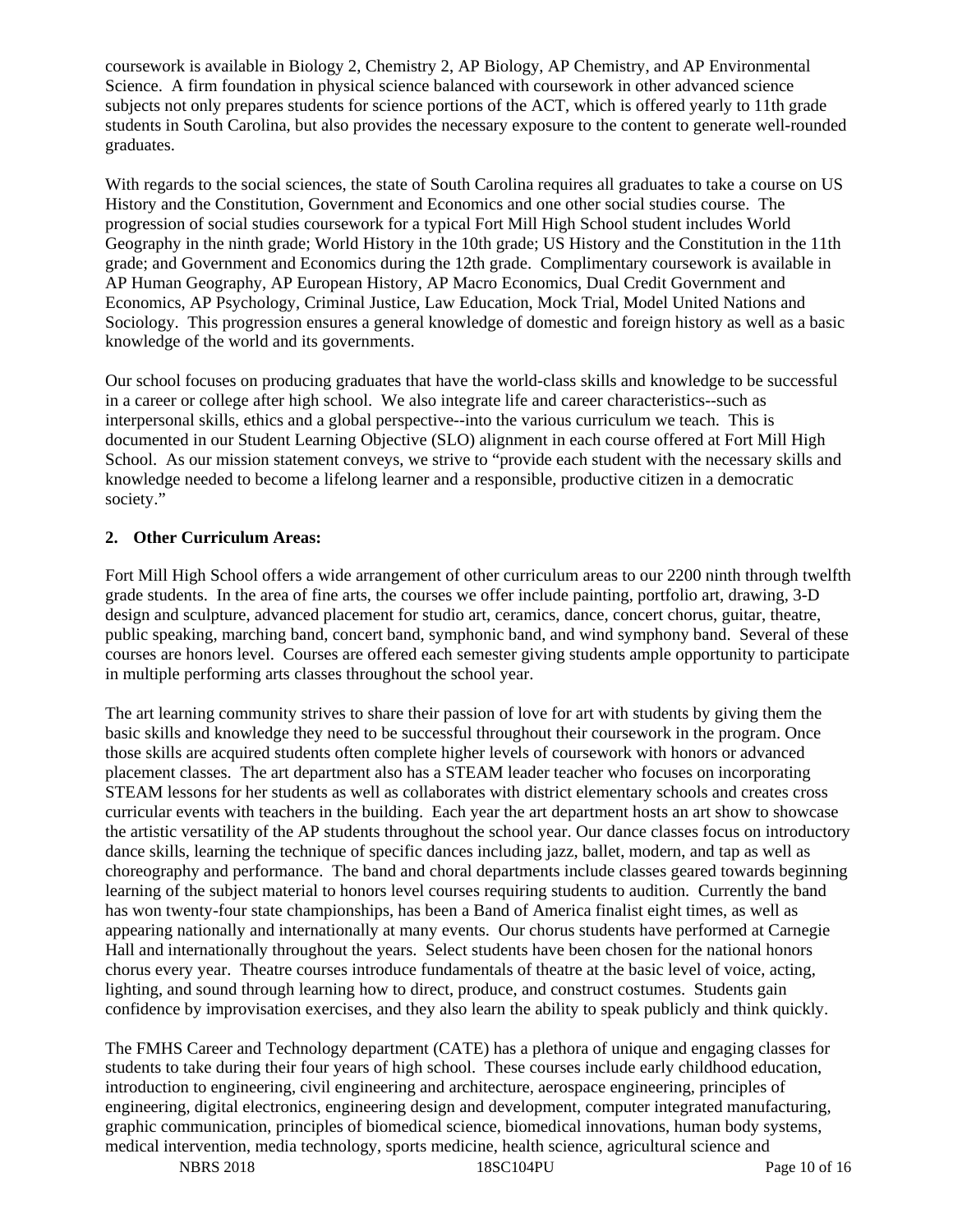technology, animal science, small animal care, introduction to veterinary science, foods and nutrition, and culinary arts. We also have a success driven business department which includes courses offered in the following areas: integrated business applications, web page design and development, foundation of animation, marketing, sports and entertainment marketing, sports and entertainment management, marketing management, personal finance, virtual enterprise, entrepreneurship, accounting, business law, computer programming, and advanced placement for computer science principles. Once again several of our CATE classes are offered at the honors level giving students the opportunity to receive honor credit.

CATE courses offer a project based approach to learning while incorporating our district wide STEAM initiative. This department also gives students the privilege of participating in internships to observe different career possibilities. CATE teachers often include industry certifications as part of their curriculum. Our health science department has had a 100% passing rate for the national health care skills assessment for the past five years. The students in the culinary program have the choice to take two different certifications tests (ProStart and ServSafe). Once the students pass the exam they will receive college credit for a culinary school. The two-time national award winning Buzz TV students have the irreplaceable experience of learning television broadcast production while mastering the skills of effective communication in a collaborative and creative environment.

The newly renovated FMHS media center is known to our students as the Learning Commons where there is a multitude of learning that takes place throughout the school day. Our ninth grade students benefit from lessons on plagiarism, instructional research, book talks, and a library orientation class. All students are welcome to use the resources for instructional purposes with the assistance of our staff. Students are allowed to use computers for reading counts book tests, WE video, interactive lessons with teachers, DISCUS database lessons, and of course instructional research for all grade levels. We currently have over 1000 google chrome books for student use during instructional time in the classrooms as well as a computer lab in each building (four buildings). Students are well versed in the use of google chrome books to communicate with teachers using google classroom, google drive, etc.

The foreign language department consists of nine teachers, seven of whom teach Spanish classes from level one to level four and two French teachers who also teach level one to four. The foreign language department focuses on an immersion type of instruction in which 80-85% of the course is taught in the target language. The department follows the ACTFL national standards that focus on "can do" statements where students and teachers work together to make meaning functional.

Our Physical Education department offers a wide variety of instruction to all four school grade levels. All 9th grade students take PE unless enrolled in our award winning Marine Corps ROTC program. Our PE program supports student fitness and healthy lifestyles, as well as supporting our athletic teams. Our JROTC program assists with leadership development and have won many state, regional, and national awards. Additionally, all students at FMHS are required to take HS 101. HS 101 is an intro to high school course taken by 9th grade students. HS101 curriculum includes our comprehensive health, study skills, and recently added mental health education.

#### **3. Instructional Methods, Interventions, and Assessments:**

It is often said at Fort Mill High School that there are two jobs in education, teaching and supporting teachers. From this perspective all aspects of the school focus on instruction. Every employee either makes a direct impact on the classroom by leading instruction or serve others to help make that instruction more effective and meaningful. With such a focus on instruction the methods employed by our teachers are of supreme importance. In order to meet the diverse needs of the learners in our community the teachers of Fort Mill High School employ a wide variety of instructional approaches to learning.

Over the last decade our school has evolved from using tracks, which separated those students on a career or technical pathway after high school from those preparing to attend a four year college. As our classrooms became more homogenized the need to adjust our instructional methods to meet the varying needs of our diverse learners became more apparent. Differentiated instruction and tiered instruction are commonly displayed in the academic core to accomplish this task. While all learners are still setting out to accomplish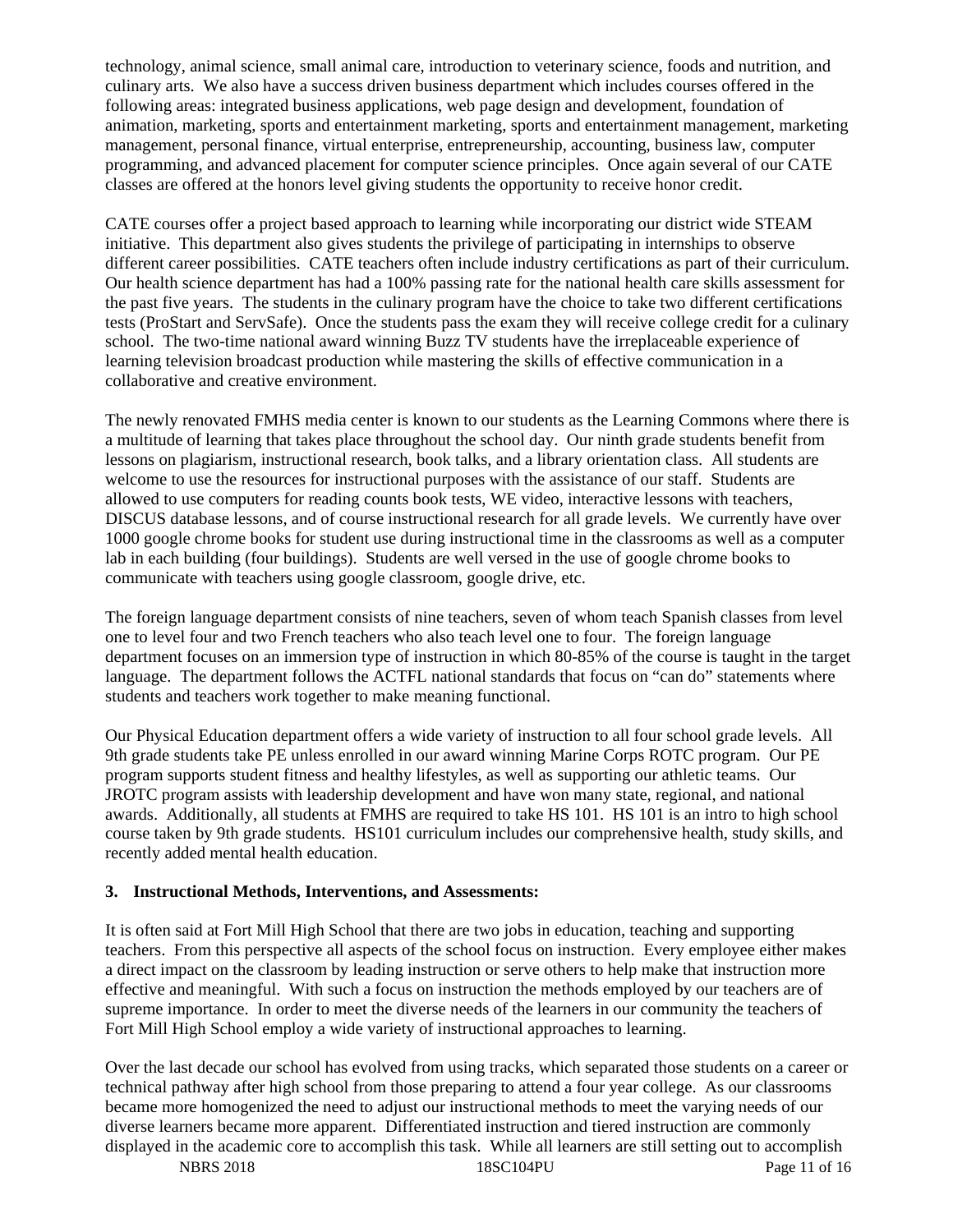the goal of mastering the same learning objectives and standards, the path to this mastery may look different from learner to learner. In English classes studying The Adventures of Huckleberry Finn, students in the same classroom may go about mastering the content by reading excerpts, scholarly reviews, or summaries to gain the same basic understanding of the content. Once the foundational knowledge is attained the teacher can scaffold up for those respective learners, meeting them at their own level, until they can take ownership of the complex text as a whole more independently. This same approach to meeting students where they are and scaffolding up is also commonly employed in elective classes where there is even more diverse populations of students, because most electives lack an honors level iteration of the course. This means that elective teachers frequently have a cross section of the student body that includes everyone from the valedictorian to the student with the lowest rank in their class, making the ability to differentiate instruction all the more important.

Our school reviews a variety of assessment data, ranging from Student Learning Objective (SLO) common assessments in all courses; to Measures of Academic Progress (MAP) testing in special education settings; to End of Course (EOC) exams in the academic core. These assessments equip our teachers with valuable feedback about the successfulness of their academic approaches and allow for teachers to better tailor instruction to meet the needs of their learners. The teachers from each course at Fort Mill High School have identified the five most important standards for learning which we refer to as power standards. Teachers collaborate with their peer teachers of like content to build a comprehensive pre-test, post-test, and performance task aligned to these power standards. Additionally, smaller teacher created formative assessments labeled as progress monitoring assessments measure growth towards mastery of the power standards. This helps keep our teachers focused on a growth mindset for all learners and provides the necessary assessment tools to provide comprehensive and ongoing feedback.

Our special educators use MAP testing as a barometer for students' present levels of performance. Frequent individual testing allows teachers to keep up with students' mathematics and language arts reading performance in a longitudinal setting. By taking frequent and ongoing snapshots of students improvements with regards to individual math concepts and reading abilities, special educators at our school are better equipped to comment on the growth of the student, provide academic supports and recommend more appropriate accommodations.

The state has also identified four benchmark courses in the academic core--Algebra 1, Biology 1, English 1, and US History and the Constitution--as EOC courses which contain a comprehensive final exam that accounts for 20% of the students overall grade. Regardless of level--college preparatory, honors or AP- students are required to demonstrate the same mastery of content. This has prompted teachers in these courses to adopt a more collaborative approach and incorporate even more common assessment. They review data, perform item analyses, and responsively steer instruction towards their students needs as they progress towards mastery. South Carolina neither releases previous test items nor provides any feedback other than a summative score, making the progress monitoring and reflective practice of these teachers all the more important.

EOC scores are used by the state for accountability ratings and Fort Mill High School routinely finishes among the top in overall percentage of students passing these tests. While there is not an overwhelming achievement gap, over the past three years there has been a discernible difference observed between the performance of white students and their African American peers in the overall passing rate. In order to address these achievement gaps and ensure that the school maintains its current high levels of achievement, the administration engages in open dialog about the trend, teachers engage in department specific review of this data, and the school as a whole has adopted more comprehensive academic supports. In addition to before and after school extra help sessions, all teachers offer an academic support block twice weekly during the instructional day. This academic support block takes away students excuses of being too busy with extracurricular schedules or being transportation dependent to get the help they need.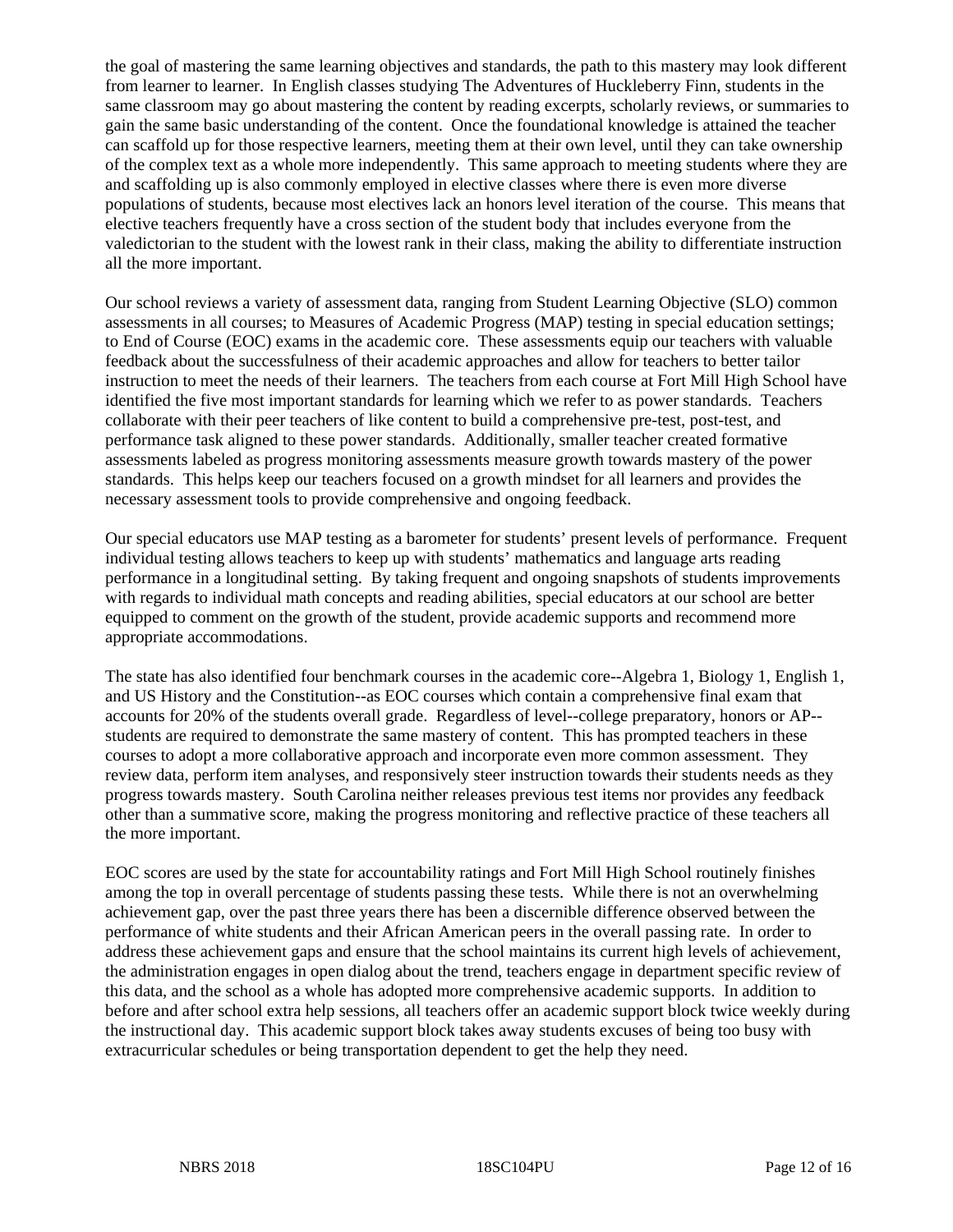# **1. School Climate/Culture:**

Fort Mill High School boasts a positive, vibrant school culture where teachers are empowered to take risks and students feel welcomed and supported. There exists here a climate that cultivates a sense of home and loyalty that draws graduates back to be invested long after they cross the stage at graduation. Nearly 10 percent of the faculty is comprised of Fort Mill High graduates, and our halls are often buzzing with previous students back from college or the workforce wanting to catch up with the teachers that made a positive impact in their lives. There is a unique camaraderie among both our faculty and student body. We use the term Fort Mill Family to not only describe the faculty but extend it to the students and the sense of community we establish within our school.

For the teachers Fort Mill Family describes a collaborative group of professionals that are dedicated to the students they teach and each other. It means a faculty of individuals that is personally invested in each other's professional and personal lives. And it describes an educational environment where teachers are treated as professionals, where they are free to set high expectations for their learners, where they are safe to take risks with trying new approaches and strategies and where the emphasis is on concern for students more than grades or test scores.

For the students of Fort Mill High School it describes an environment where they feel both challenged by the demands and high expectations of their teachers and supported to reach the goals they set forth. It describes a student body that is fanatical about supporting one another at athletic events, community service opportunities, fundraisers, visual and performing arts performances, clubs and school a whole host of school activities. Even in years where our athletic teams struggle our students are still painted-up and loud in one of the most raucous student sections in the state, because they are not merely cheering for points on a scoreboard but the successes and achievements of friends they wish to support. The passionate school spirit that is on display at Fort Mill High School is not only a point of pride for the school but for the greater school community as well.

Our school improvement council reviews data gathered through student, parent, and faculty surveys about each group's perception of the physical, social, and academic health of the school. We discuss any problem areas and follow up with more specific needs assessment surveys to better define areas in need of refinement. Just as formative assessment steers instruction in our classrooms these surveys direct the development of policies and initiatives aimed at strengthening school culture.

# **2. Engaging Families and Community:**

At FMHS we understand communication with families and the community are key to a successful learning environment for our students. We have several opportunities for parents to visit the campus and engage in their child's learning. We also pride ourselves on keeping parents up to date with the most important information through numerous avenues.

Freshman orientation is held before the start of the school year every August with the ninth grade students attending all of their classes that afternoon. During the first block of the evening their teacher gives information focusing on access and schedule, second block focuses on attendance, dress and electronics, third block focuses on food, and fourth block is a question and answer session. All teachers follow the same Power Point presentation to maintain consistent messages are received by the students. The principal meets with the parents to reiterate school policies and procedures while their children are moving through their schedule in the building.

FMHS hosts an open house event in August every school year for parents to gather information from the principal regarding school procedures and important facts. The parents then travel with their child's schedule to meet all the teachers and get specific information for the courses in which they are enrolled. This is a valuable opportunity for parents to meet their child's teachers as well as to get a better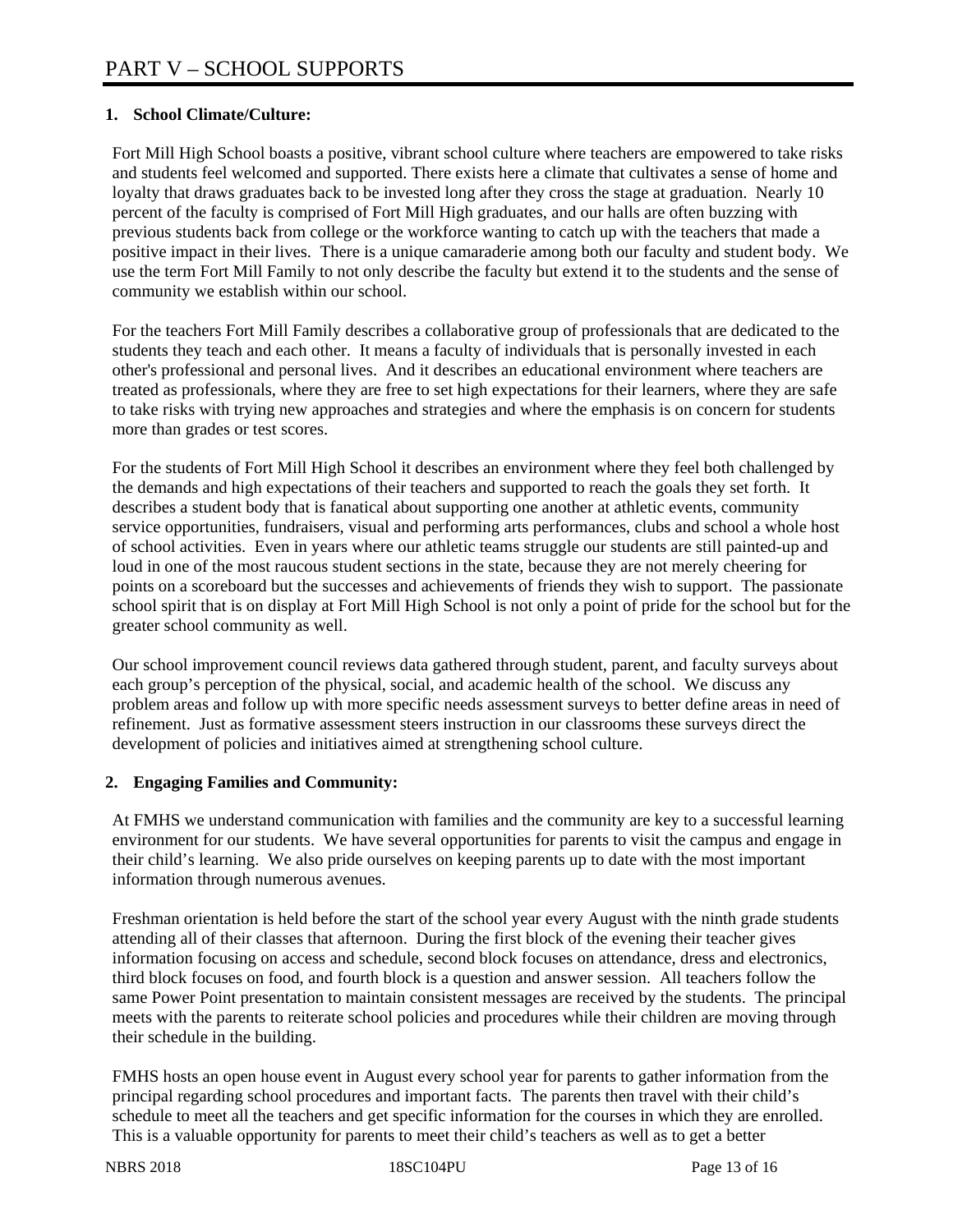understanding of the school itself.

AP night is held in February each year for parents and students to gain knowledge of the advanced placement program at FMHS. Administration welcomes parents and students with an in-depth discussion of the program. After the initial meeting breakout sessions are held with each AP teacher. The students attend the sessions for the classes they are interested in registering for the next school year. We also host an AP day for our prospective AP students in which they attend an informative assembly covering the structure of AP classes, prerequisites, challenges and benefits.

Fort Mill High School administration, counselors, and teachers communicate regularly to keep parents and students informed of academic, athletic and extracurricular celebrations, important dates, news, etc. Fort Mill High School currently uses Facebook, Twitter, school webpage, school announcements, The Buzz TV show, The Loudspeaker (newspaper), school emails, texts, and phone calls to ensure parents have the most up to date information possible from the school. The Principal also sends "end of week e-mail from Fort Mill High School" each week with personal editorials, announcements, important dates, and recognition for students and faculty.

The Career and Technology teachers at FMHS work closely with community businesses and members to ensure our students graduate from FMHS with a better understanding of career choices and experiences. Our advisory committee has grown throughout the years to incorporate a larger number of partnerships for potential student internships and work based learning.

There are numerous additional ways we invite families and community to our school to foster positive relationships including curriculum night, CATE ceremony, awards and scholarship programs, school improvement council, STEM day, speakers for club meetings, musicals, concerts, and athletic events honoring service members.

#### **3. Professional Development:**

We believe the success of our students stem from quality instruction they receive from the teachers at our school. With that said, we focus on a theme annually for professional development and growth with our educators. The leadership team members are asked to offer their ideas and considerations from each department for the upcoming school year. The administration requests teachers' opinions on what they feel would be beneficial for their students to be successful. The administrative team also analyzes data from numerous surveys and assessment results in addition to incorporating supportive strategies from the state and district driven initiatives. After compiling the information the final theme for the professional study group (PSG) meetings is determined.

Our educators meet once a month during their planning period to receive instruction on generating a more effective classroom with new strategies related to the current theme. The presenters for PSG meetings model the instruction we would like to observe for the students while giving specific resources to accompany the training. A variety of methods are used to engage our educators in the process of learning. Currently we are focused on giving our educators the resources to be exemplary teachers designated by the new South Carolina Teaching Standards. This year alone presentations have included Powtoons, Animate, Power Point, Prezi, STEAM lessons, Google forms, chalk talks, exit tickets, etc. We pride ourselves in giving our educators resources they can use in their classrooms to better instruction. After the PSG for the current month has been completed our educators are asked to reflect on the professional development and discuss at the upcoming department meetings. During the department meetings teachers share their opinions about the resources in their current curriculum and examples of how they will incorporate new strategies into their lessons. This gives them the opportunity to collaborate and create new lessons for numerous courses.

Another focus for professional development is the transition from middle to high school with our ninth grade students. The ninth grade administrator provides opportunities for teachers during the summer to acquire strategies for a seamless transition at the beginning of the school year. Middle school principals attend a meeting at our school with the ninth grade transition team to observe the current bridges, honors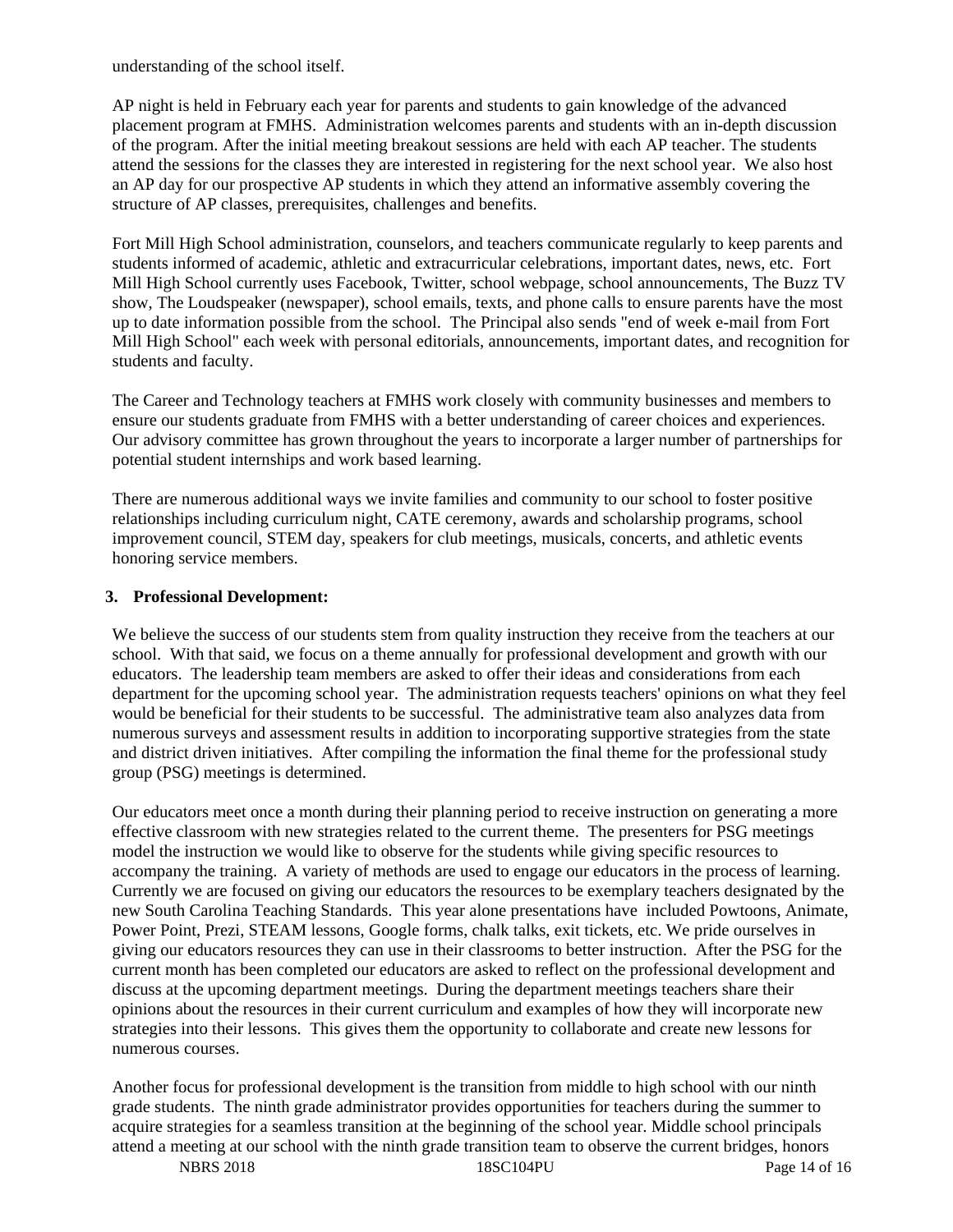and CATE classes for ninth grade students. This starts the discussion process for collaboration to better prepare the upcoming students for arrival to these courses.

We also offer a variety of opportunities for teachers to engage in learning by attending conferences associated to their curriculum as well as professional development programs offered through our district. Detailed discussions occur at all department meetings between teachers and administration about approaching conferences. If the administration feels a teacher would benefit from further education in an area of weakness we strongly encourage attendance for a precise growth opportunity.

#### **4. School Leadership:**

Fort Mill High School has a collaborative approach to leadership with several teacher leaders in participatory roles. The leadership team consists of administration, guidance counselors, and eleven teachers from different departments. These teachers meet monthly with administration to discuss initiatives, upcoming events, and struggles we may see within the month. The leadership team gives valuable input and are asked to gather input from their departments to report back to the principal before decisions on a larger scale are made for the school. The school currently has nine total STEAM teacher leaders in core, fine arts and foreign language departments. These teachers regularly meet with Discovery Education trainers to learn new and exciting lessons as part of a district STEAM initiative. STEAM teachers use these lessons with their curriculum and invite all teachers to learn during model lessons.

The administrative team has a relational approach to leading by creating positive relationships with faculty, staff, students, and parents. All administrators assume a supportive role with our educators. We believe in partnering with certified and classified staff to assist with needs. In fact, one of our leadership philosophies is to serve those teaching first and inconvenience ourselves long before teachers. This servant leadership style along with the belief there are two jobs in a school (teaching and supporting teaching) allows teachers to concentrate on instructional goals for their students. The assistant principals all have defined responsibilities for each school year. Each administrator brings a wealth of experience and strengths to make a very well rounded school administration.

The principal is the instructional lead who handles a multitude of duties directly related with the success of the school setting. He is accountable for maintaining the finances with several budgets, field trip request approval, fundraising approval, formal evaluations of certified and classified staff, and public relations as well as school and business partnerships. Assistant principals have specific assignments for the duration of the school year, however many times lend assistance if needed in other areas. The ninth grade administrator is responsible for ninth grade transition, orientation, scheduling, discipline, character education, formal evaluations and the supervisor of the classified staff. The assistant principal for career and technology education and testing is responsible for assessment data, upperclassmen discipline, discipline database, formal evaluations, student and faculty handbooks, student mentoring, student and teacher recognition, foreign language department and school testing coordinator. The assistant principal for administration handles all attendance, upperclassmen discipline, safety plans, security, transportation, social studies and physical education departments. The assistant principal for operations is in charge of upperclassmen discipline, duty schedules, facilities, maintenance, parking, substitute teachers, technology, alternative program, and the science department. The Curriculum and Instruction assistant principal is responsible for AP and honors programs, clubs, content recovery, grades, master schedule, school improvement council, student learning objectives, guidance department, English department, and math department. Our athletic director is also part of the administrative team and is in charge of the athletic budget, athletic booster club, athletic facilities, and all athletic operations. Under the direction of the principal the administrative staff are constantly assessing growth and development for future instructional lead positions.